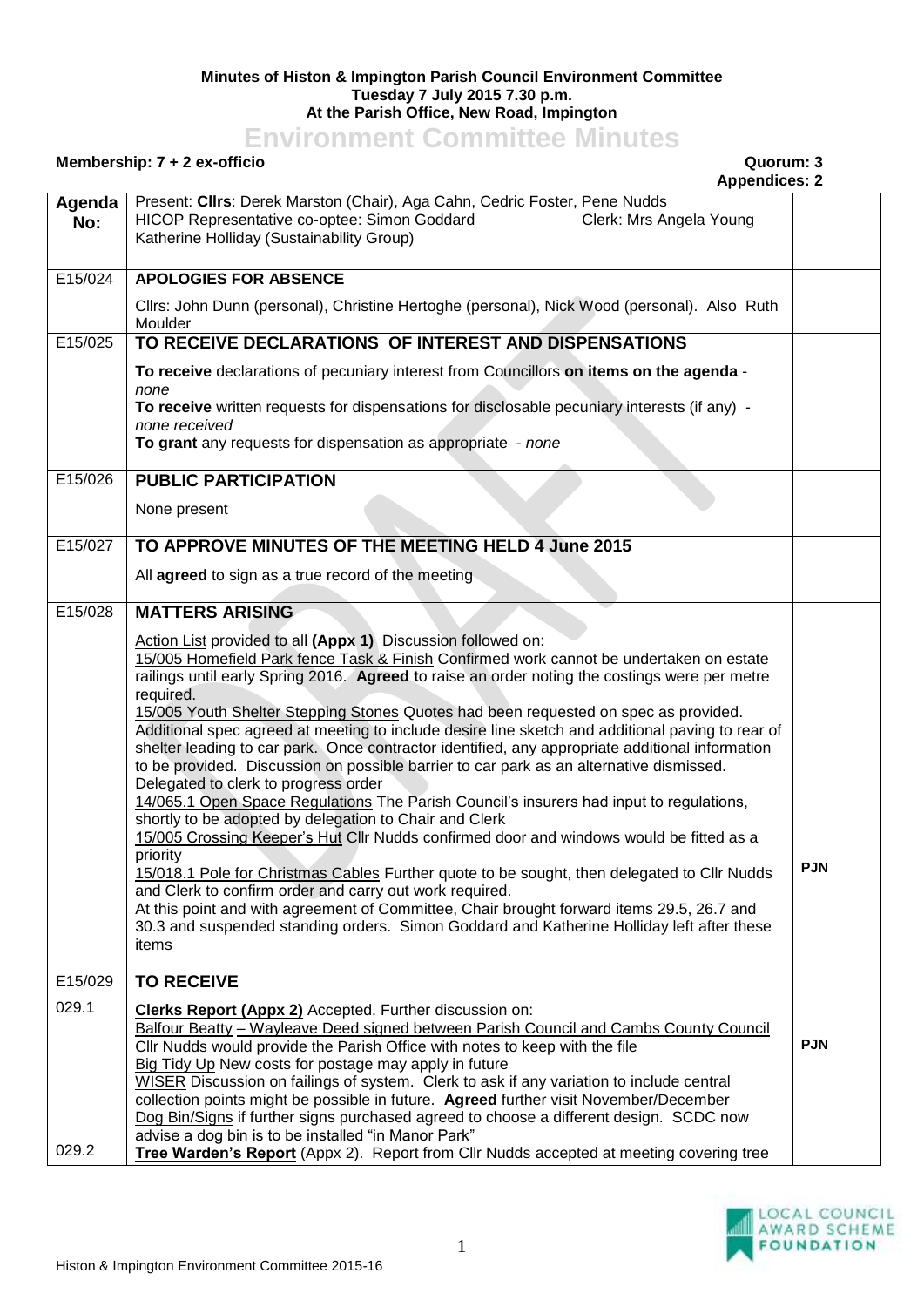|         | works ordered, tree applications received, tree work requests and tree planting plans. Clerk to<br>obtain written permission from landowner for Woodland Trust Planting Scheme. Cllr Nudds to<br>then complete application form, choose varieties and progress. Community support and  | <b>PJN</b>    |
|---------|----------------------------------------------------------------------------------------------------------------------------------------------------------------------------------------------------------------------------------------------------------------------------------------|---------------|
|         | involvement required. Orchard Road crown lift work required Cllr Nudds to contact SCDC<br>Housing Officer to expedite work required by SCDC                                                                                                                                            | <b>PJN</b>    |
| 029.3   | Allotment Officer's Report (Appx 2) Report from Cllr Nudds accepted at meeting. Noted<br>number of letters to plotholders required re state of allotments. Maps of current plotholders<br>supplied to office                                                                           |               |
| 029.4   | Footpath Officers' Report No report. Letter noted from County Council Network Manager for<br>Public Rights of Way grass cutting outlining plans for 3 cuts, June, August and October.                                                                                                  |               |
| 029.5   | Problems on Rights of Way footpaths should be reported on website report system or tel 0345<br>045 5212. Footpath Officers Cllrs Dunn and Marston to monitor cuts<br><b>Sustainability Working Party Report</b> had been brought forward, standing orders suspended                    | <b>JD/DVM</b> |
|         | for item. Simon Goddard updated on community allotment work. Cllr Nudds requested details<br>of Sustainability Group meeting dates. Noted Cllr Jenkins had been appointed as Councillor                                                                                                |               |
|         | member, but Committee members felt it important that a Committee member attend each<br>meeting. Cllr Marston to talk to Cllr Jenkins about shared responsibility between the members<br>and opportunities for Environment Committee to put forward recommendations for campaigns       | <b>DVM</b>    |
| 029.6   | to the Group<br>Public Art Working Party Report No written report received. Cllr Foster due to meet Cllr<br>Payne to seek a way forward. Cllr Nudds re-iterated concerns over snagging items on                                                                                        | <b>CJF</b>    |
| 029.7   | Homefield Park gates<br>HICOP Report had been brought forward, standing orders suspended. Simon Goddard<br>reported on 2 recent successful events, as part of Open Gardens, and Bird in the Hand                                                                                       |               |
| E15/030 | Breakfast during Feast week. Limited litter issues seen recently. Just one tree had been lost                                                                                                                                                                                          |               |
|         | <b>TO REVIEW</b>                                                                                                                                                                                                                                                                       |               |
| 030.1   | Terms of Reference and Membership numbers Agreed to change meeting frequency to bi-<br>monthly, so long as business to conduct and at such times as the Committee Chair shall<br>require. Agreed to change membership from 7 to 6 plus ex officio                                      |               |
| 030.2   | Opportunities for Events in Open Space areas Cllr Cahn reported on on-going efforts to<br>contact the Shakespeare Festival. An idea for a Shakespeare monologue contest with the<br>final in Homefield Park outlined. Cllr Cahn to prepare paper, also intended to inform Public Art   | <b>AC</b>     |
| 030.3   | <b>Working Party</b><br>Grass Contract - wildflower verges Item had been brought forward, standing orders                                                                                                                                                                              |               |
|         | suspended. Report provided on 4 chosen sites for verge treatment (Appx 3) and accepted.<br>Noted some £80 remained in budget for seeds/signage. Katherine Holliday clarified proposals<br>to mow as normal end of season, then first cut in springtime, then no more cuts. Grass       |               |
|         | contractors to meet on site to ensure understanding. Signs required for early Spring 2016<br>latest (2 for each of four sites). Cllr Marston to approach IVC for ideas to work with students.                                                                                          | <b>DVM</b>    |
|         | Sustainability Group asked to provide suitable wording, then logo etc to be added to design.<br>Noting Phase 1 of this work already existed in Clay Close Lane, Cllr Nudds asked if the<br>Sustainability Group could work closely with her on any subsequent phases, and to draw up a |               |
|         | map of the villages showing all areas involved. Website article planned for approach of<br>scheme to co-incide with signs. Noted concern that vehicles sometimes park on verge closest                                                                                                 |               |
| 030.4   | to the Green in Glebe Way. No action agreed. Agreed to inform Cambs County Council of<br>intentions now.                                                                                                                                                                               |               |
|         | County Council Fence at Brook Agreed to contact County Council to suggest jetwash or wash<br>of bridge / fence. Noted Clerk had contacted Pat Matthews at SCDC to request a meeting to<br>discuss Brook maintenance proposals. Cllr Nudds to contact Mike Davies at County Council     | <b>PJN</b>    |
| 030.5   | for an update on the plans<br>Concrete Posts at rear of St Audreys All agreed need for removal. New quotes to be sought                                                                                                                                                                |               |
| 030.6   | in order to approach SCDC for action<br>Walkabout Issues (Environment Committee) First walkabout carried out. Burroughfield hedge.<br>Noted Parish Council staff due to reduce height. Buchans to be asked to face it up, also to                                                      |               |
|         | carry out annual work on hedges Cambridge Road, New Road, Mill Lane. Hedge on Sec 52<br>land Narrow Lane to be cut right back to footpath and faced up. Poplar Road leading to                                                                                                         |               |
|         | Infants School County Council advise not their responsibility, private ownership. Cllr Nudds to<br>investigate complaint received over state of area and report back                                                                                                                   | <b>PJN</b>    |
| 030.7   | <b>Quarterly Expenditure Report accepted (Appx 4).</b> Annual budgets shown, quarterly budget<br>update to follow. Clerk to clarify £1,500 budget item for street furniture maintenance by email                                                                                       |               |